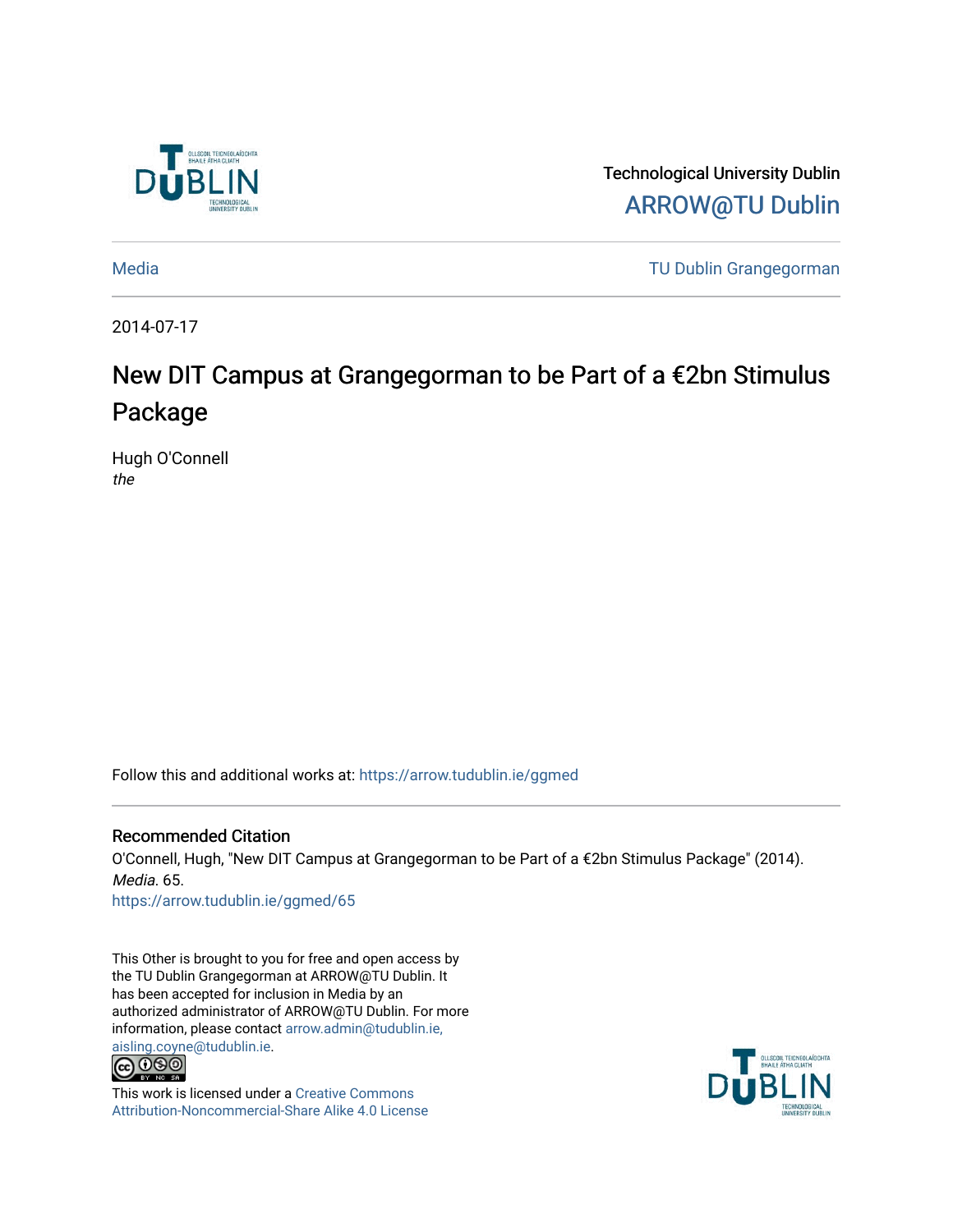

Tuesday 17 Jul, 2012 http://jrnl.ie/523368

## New DIT campus at Grangegorman to be part of  $\epsilon$ 2bn stimulus package

Schools, healthcare and roads are also likely to benefit from measures being announced by the government later today.

THE GOVERNMENT IS set to announce a number of infrastructure projects as part of a  $\epsilon$ 2 billion stimulus package later today.

Projects that are likely to be announced include the Dublin Institute of Technology's (DIT) campus at Grangegorman in north Dublin, a number of major road projects as well as the construction of primary healthcare facilities and investment in schools.



**A computer-generated image of the redevelopment of Grangegorman to include the new DIT campus that was announced by the previous government.**

*Image: Moore Ruble Yudell Architects*

The  $\epsilon$ 2 billion package is being funded by National

Pension Reserve Fund, the future sale of State assets and so-called public-privatepartnerships which will be funded from the European Investment Bank.

The government will be aiming to announce projects which they feel will be job-rich given the country's unemployment rate is now at 14.9 per cent.

The Irish Times reports that the N17/N18 Gort to Tuam scheme in Galway and N11/25 Enniscorthy and New Ross bypasses in Wexford will be announced as part of the spending plans.

The go-ahead for the DIT campus comes just eight months after it was deferred as part of the announcement of the Infrastructure and Capital Investment programme from 2012 to 2016.

Speaking to RTÉ Radio ahead of the cabinet meeting this morning, Education Minister Ruairí Quinn said that it "makes more sense" to build the DIT campus in one place rather than upgrade the 33 different DIT sites around the capital.

Last year the government cut the money being allocated to capital spending by  $\epsilon$ 755 million to €3.9 billion with plans for the Metro North and DART underground transport projects in Dublin shelved as well as the building of a prison at Thornton Hall.

The plans will be outlined in detail at a news conference at 2pm today with Taoiseach Enda Kenny and Tánaiste Eamon Gilmore and the Minister for Public Expenditure and Reform Brendan Howlin in attendance.

**Last year: Children's Hospital to go ahead but Metro North and DART underground shelved (http://www.thejournal.ie/childrens-hosptial-to-go-aheadbut-metro-north-and-dart-underground-shelved-276052-Nov2011/)**